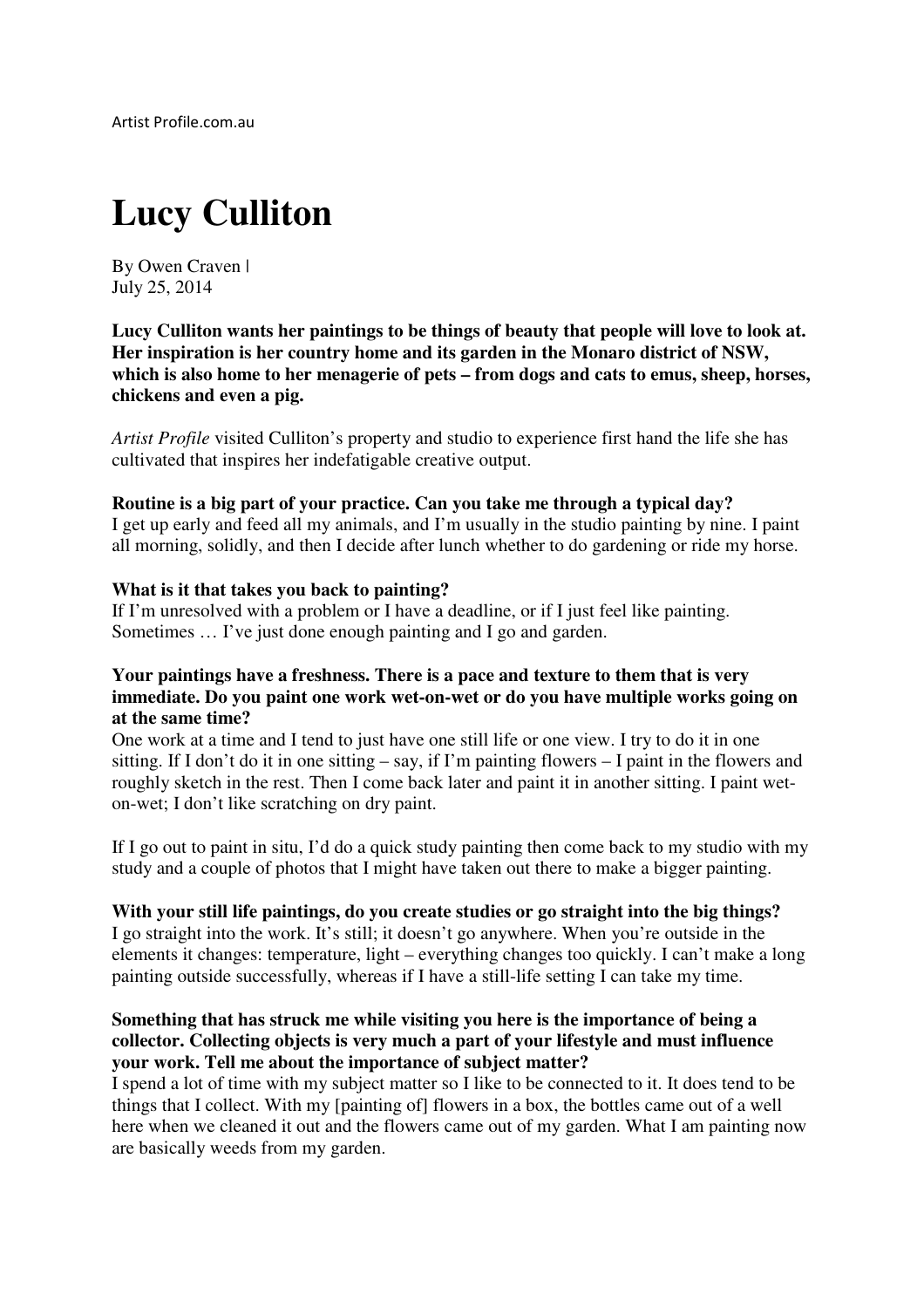#### **There is still a connection to the weeds; there is still a beauty.**

They are flowers firstly, and secondly they are weeds. I have dropped my bottle theme, so now I am putting the flowers in vessels – vases and jars – but more ornate, with tablecloths.

#### **Tell me about the importance of leaving Sydney and then Hartley (near Lithgow), and building your life here in Bibbenluke.**

Painting is a part of my everyday life, and so are my animals and my gardening. It is all one. Bibbenluke gives me a space to paint, plant my garden and keep all my animals, which is very important.

The animals will be another subject of my painting. The pigeons will be the first cab off the rank when I finish my new studio.

#### **Do you ever paint on canvas or do you prefer board?**

Not often because it's slippery and I don't like the texture of the canvas and I don't like the bounce in the canvas. But when paintings get bigger, anything over a metre needs to be on canvas as board gets too heavy.

#### **How important is scale? Is that why a whole other studio is being built for you, because you feel constrained?**

Well, I feel these days that you should go in some competitions because that is an important audience. And I feel competition paintings are more successful when they're bigger and I'd like that opportunity. Also, I think when you have a show it is nice to have some major works.

#### **There is an unconventional perspective to your work yet it still has a reality, an authenticity. How do you 'see' and construct pictures?**

I love negative space. I think that sets up the composition the best within the shapes that I am painting, and that is really important. I am always looking at negative shapes, so when I am painting flowers I will make sure that the negative spaces work successfully. I may change my angle to describe the vases better. Sometimes I might look down on the subject matter to get a nice tilt or shape or more effective colour.

#### **Looking at the painting of St John's Wort, the table and cloth on which the vase is sitting is not in perspective to the vase. Are they painted from different viewpoints?**

Yes, I am making different views to make a more interesting composition. So, you're looking directly out at the flowers and also looking down onto the tablecloth. I do that when I want more tablecloth in the picture. I did that with the St John's Wort as I needed more negative space.

#### **So, that gives you more room to play with texture.**

I don't specifically paint texture. It is just how the paint comes out. I paint wet-on-wet and as I add paint it gets fat in areas. There are areas where the paint is thin, where I don't need, much paint. Then when you get to the tablecloth and there is pattern on top of pattern, you get fatter paint.

## **Do you differentiate your still lifes from your portraiture and your landscapes?**

I think portraiture is the hardest, because when you're painting a landscape it doesn't matter where you put the tree. But if you are painting someone's face, it does matter how big the nose is.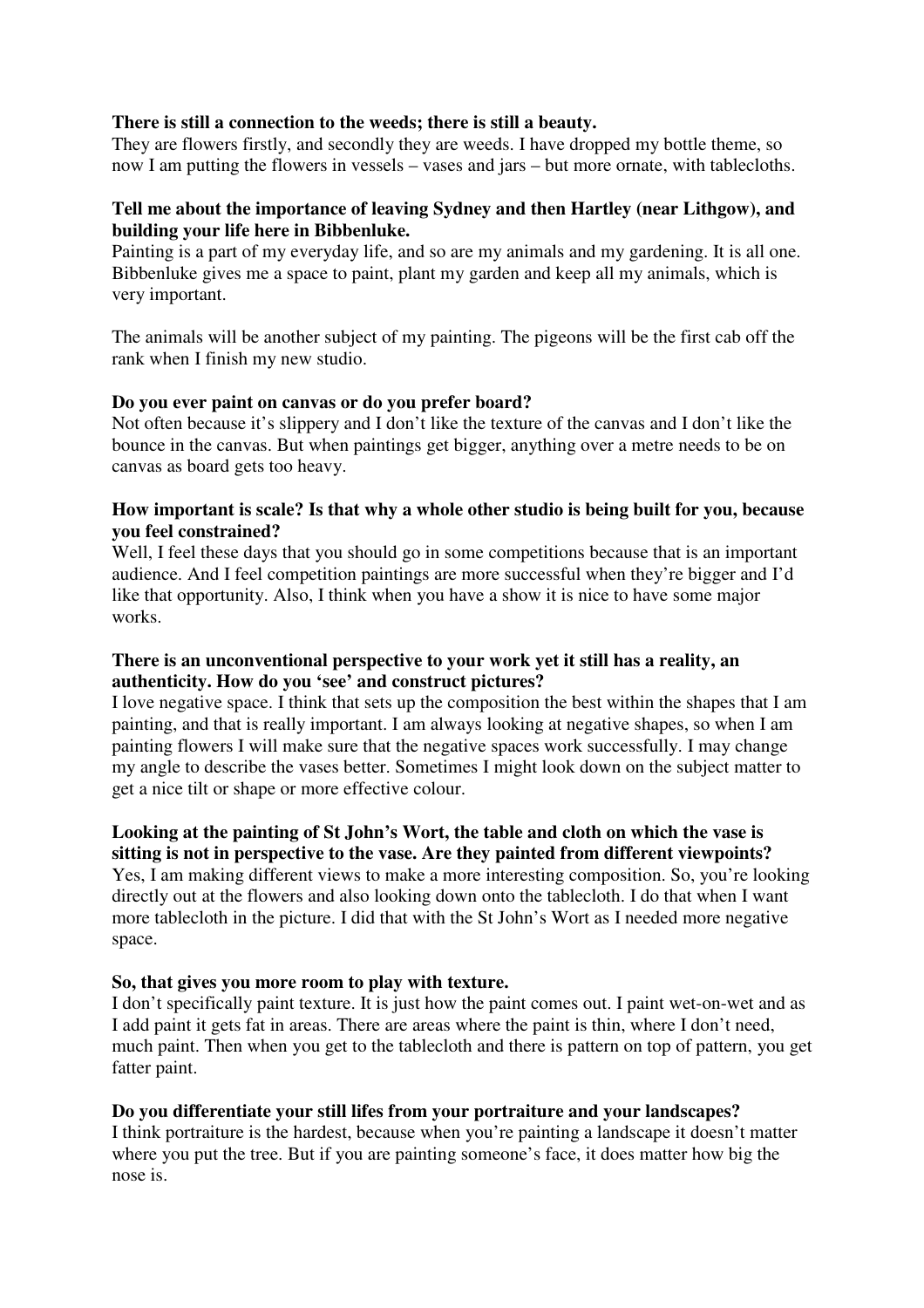#### **When you're painting your animals, do you take the same approach as with your portraits or with your still lifes?**

I painted my animals for the 'Home' show and I did them sitting on the furniture. They were animals as still life sitting in situ, but it was important that you knew which animal it was. So, it was important to make Earl [the the dog] look like Earl. I'm a realist; I like things to look real. If I'm painting food, I want you to know if it's red sauce, it's red sauce. It has to be the right shiny red. So, yes, the animals are important – I have to paint them like I paint people.

#### **The survey show at Mosman Art Gallery features more than 17 years of work. Do you find yourself analysing what did and didn't work?**

When I look at my work I can see different stages; some days I was fresher and faster and more gestural in my painting and sometimes I was tighter. I could see how space or subjects related to that perhaps. Then I look at the freshness of some of the paintings I did in Hartley, where I made hundreds of paintings in the same view, and I got so relaxed and gestural with that. I'm hoping that that will happen in my landscapes again.

Sometimes you look at a subject and think you'd like to try that again, see if you can do it in another way. I'm looking more forward than back on what I've done. There is a lot more to paint, especially the views around the Monaro.

#### **You've got a lot of artist friends. Who are some of your influences?**

Yes, when it comes to living artist friends, Maclean Edwards and Euan Macleod would be my favourite people – I get excited about looking at their paintings and painting with them. Dead painters: I just love Margaret Preston. Her still life compositions are based on negative shapes, like mine are. And they have a lovely colour palette which I love too. Then I like Fred Williams and the American and German Expressionists. I love Maynard Dixon's still life. He is a cowboy painter; he did the open desert paintings with big clouds and colour. I also love De Kooning's crazy lady paintings with all that mad paint, and I wish that I could paint like that, but then my work gets kind of tight. I am a figurative painter so I do look at figurative painting. Then I've got Japanese and Chinese paintings …

## **… which have an asymmetry that features in your work. There is something woodblock-esque about your composition.**

I love that; it's a big influence. It was very influential on Margaret Preston too.

#### **What about Cressida Campbell's work?**

I love her work; it's awe-inspiring, it blows me away. It is sort of like decorative cake making at the Easter Show, it's so exquisitely perfect. Her work has a disconnect from mine though – I'm fast compared to her, with her planning and making out of compositions, then the [wood block] carving and colouring. It is intensive labouring. I like to finish a painting as soon as I can. Often there is another flower that is about to finish that I have to paint before it's gone.

#### **You were a graphic designer for 10 years before you went to art school.**

I was good at art at school and hopeless at school. So I dropped out in Year 10 and I went and did graphic design. The folks encouraged me to do that and get money and not go to art school. I hated it; I don't think I was good. I was dyslexic, so I used to leave out blocks of type and I'd leave out letters because I was just looking at negative spaces between letters and not the letters themselves. It used to be a very stressful job.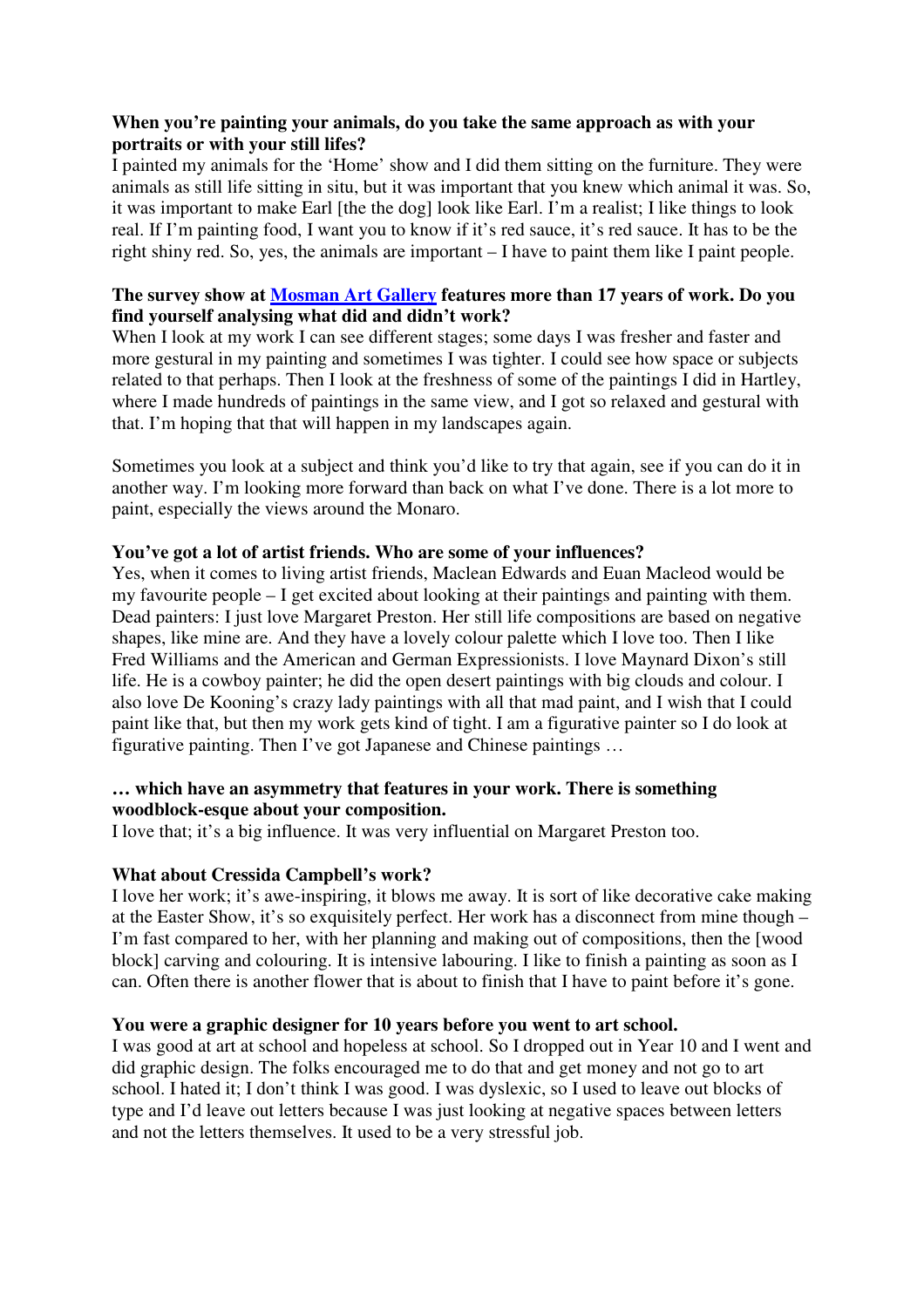Also I didn't like fulfilling other people's briefs – they always knew what they didn't want. It didn't suit me. So, when I was 27 I decided to go to art school. I didn't have to go to art school. I could have dropped everything and started painting. No one taught me at art school to paint or draw.

# **So what did art school provide?**

Art school gave me a peer group – access to a whole bunch of people in the art world that I didn't know before.

#### **What's important about that? Did it allow critical analysis from people you trusted? Or was it just a likemindedness?**

It's more just the likemindedness, because everyone is different and nobody is the same. I was riding horses at the Showground and had my cactus garden at the back [of my place in Surry Hills]. Nobody else did that. I'd ride horses at 5am and then go to art school. Other people would come in late because they'd been up all night. No one was the same but there were people that you met that had a good work ethic. At the National Arts School they were all practising artists that at the end of their day would go back to the studio and do works. That was the most important – the work ethic. You're only as good as the last painting you made.

## **Do you travel much or plan to?**

I've have been overseas to Europe and the States and seen the paintings there, and I guess right now I am here and fixing up this space and I am happy not going anywhere. I have a nice library of books and I do look at them quite a lot and I am interested in what is going on from a distance in the art scene of Melbourne, Sydney or broader. I do plan on travelling – I painted daffodils in Tasmania where I buy my bulbs for my garden.

## **So, it's about circumstance and the time.**

I wouldn't go on a holiday or go and do a residency as that doesn't relate to me personally

## **How important is drawing to your studio practice?**

I don't use it, it is not related to painting. I do like drawing though because it is immediate and I take it with me when I travel.

#### **It doesn't sound like you paint for anyone but yourself, but your paintings are wildly loved.**

Well, I love pretty and lovely things, and I want my paintings to be pretty and lovely. I think people like that.

## **Does it give you a buzz when people get to see the beautiful things that you see?**

Yeah, I love that. I love making something like a weed pretty and important; that I can paint a thistle, a noxious weed, and make it look beautiful.

Lucy Culliton is represented by The Hughes Gallery Sydney.

# **EXHIBITION**